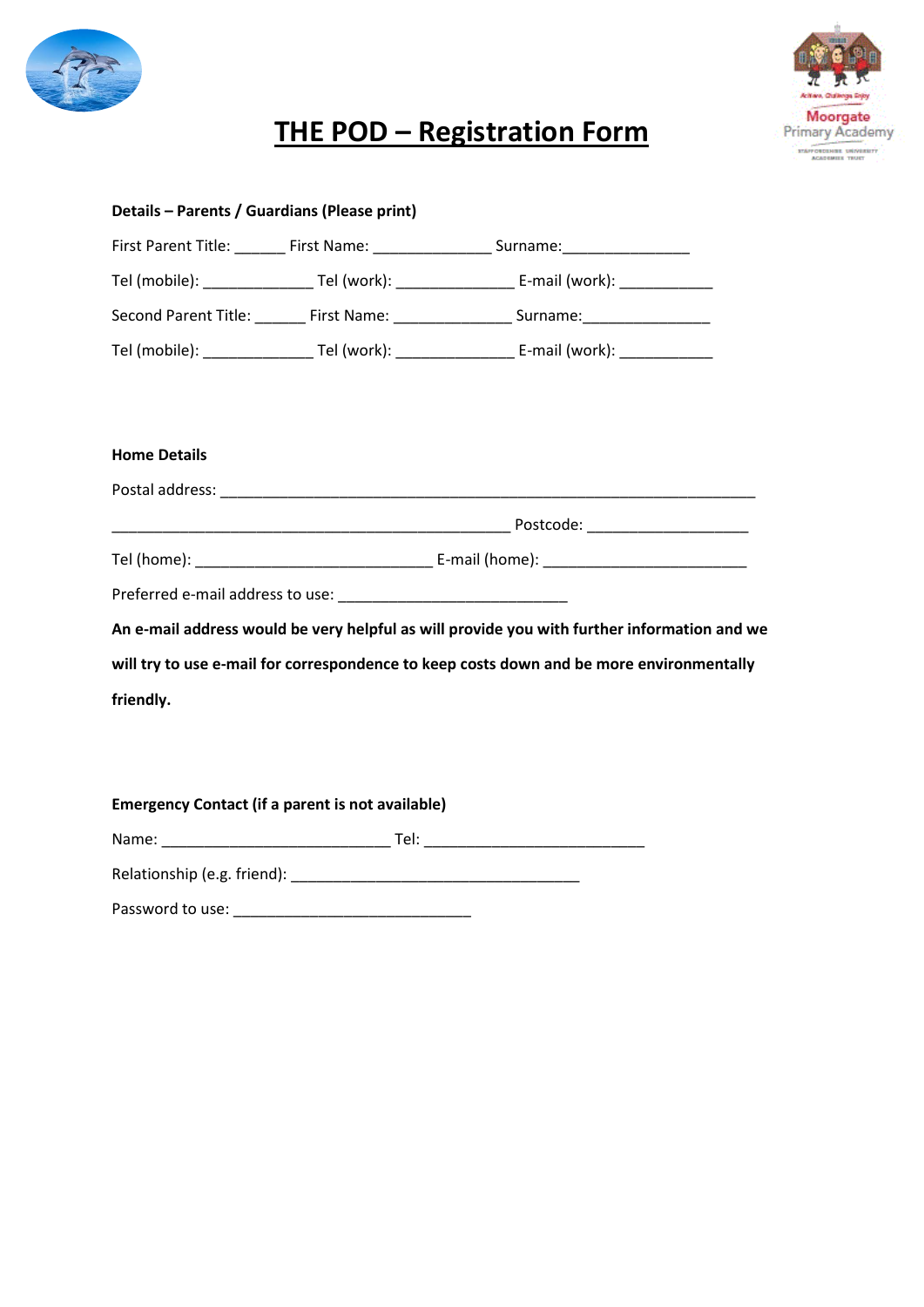

#### **Medical details and consents**



| Child's name:                                                                                                                                                                                                     | Date of birth: |  |  |
|-------------------------------------------------------------------------------------------------------------------------------------------------------------------------------------------------------------------|----------------|--|--|
| Doctor:                                                                                                                                                                                                           |                |  |  |
| <b>Doctor's address:</b>                                                                                                                                                                                          |                |  |  |
| Doctor's telephone:                                                                                                                                                                                               |                |  |  |
| Does your child or the child in your care have any known medical problems or additional needs?<br>(Please list)                                                                                                   |                |  |  |
| Please detail any medical needs your child has and any medication taken. Please provide full<br>details and note that if medication is needed an additional medication consent form will<br>need to be completed. |                |  |  |
| Does your child have any known allergies or major dislikes (foods or materials)? An Allergy<br>Management Plan will be put in place where required.                                                               |                |  |  |
| Does your child have any special dietary requirements?                                                                                                                                                            |                |  |  |
| Other information about your child that you think it would be helpful for us to know:                                                                                                                             |                |  |  |
| <b>Consents (please indicate your agreement)</b>                                                                                                                                                                  |                |  |  |
| Permission to administer medication (provided by you) YES / NO                                                                                                                                                    |                |  |  |
| Permission to seek medical assistance (in an emergency) YES / NO                                                                                                                                                  |                |  |  |
| Permission to allow your child to go on local outings with YES / NO                                                                                                                                               |                |  |  |

**After School Club staff (local walks)**

**Permission to allow photographs of your child to be taken YES / NO**

**Permission to apply sunscreen to your child YES / NO**

**Signed: \_\_\_\_\_\_\_\_\_\_\_\_\_\_\_\_\_\_\_\_\_\_\_\_\_\_\_\_\_\_\_\_\_\_\_\_\_\_\_ Date: \_\_\_\_\_\_\_\_\_\_\_\_\_\_\_**